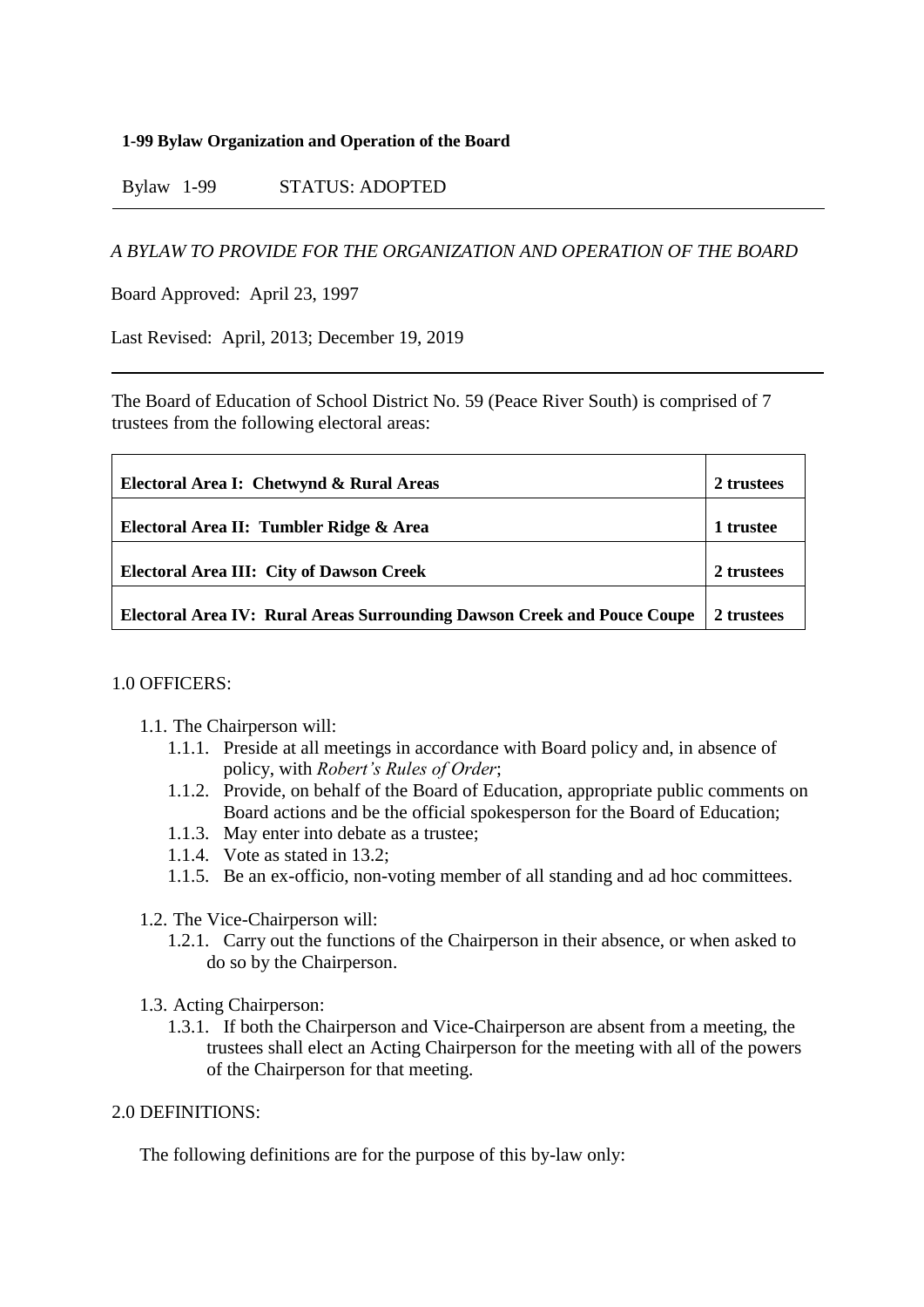| <b>Inaugural Meeting:</b>      | The first meeting of the Board of Education<br>following an election where the positions of Board<br>Chair and Vice-Chair are elected, and any known<br>pecuniary conflict of interest is declared. Board<br>Representatives for standing committees and<br>school liaisons may be appointed at this meeting or<br>at the next regularly scheduled meeting of the<br>Board. |
|--------------------------------|-----------------------------------------------------------------------------------------------------------------------------------------------------------------------------------------------------------------------------------------------------------------------------------------------------------------------------------------------------------------------------|
| <b>Organizational Meeting:</b> | An annual meeting of the Board of Education is<br>held in a non-election year where elections for<br>Board Chair and Vice-Chair will be held and Board<br>Representatives for standing committees and school<br>liaisons are appointed.                                                                                                                                     |
| <b>Regular Meetings:</b>       | Meetings of the Board of Education (Open or<br>Closed) scheduled to occur on specific dates and<br>times as determined by the Board.                                                                                                                                                                                                                                        |
| <b>Agenda Meeting:</b>         | A meeting of the Board Chairperson, Vice-<br>Chairperson, Superintendent and Secretary-<br>Treasurer will occur to determine appropriate items<br>for the agenda.                                                                                                                                                                                                           |
| Special Meeting:               | An open or closed meeting of the Board which is<br>held outside of the regular meeting schedule.                                                                                                                                                                                                                                                                            |
| <b>Standing Committee:</b>     | A committee which exists from year to year and is<br>typically charged with a continuing function and<br>meets regularly to conduct business.                                                                                                                                                                                                                               |
| <b>Special Committee:</b>      | A committee which is formed to perform a specific<br>task and only holds meetings specific to carrying<br>out the task as assigned.                                                                                                                                                                                                                                         |

# 3.0 QUORUM:

3.1. The quorum for a regular meeting shall be a majority of trustees holding office at that time. If a quorum has not been achieved within thirty minutes after the appointed time, the meeting shall stand adjourned until the next Regular or Special Meeting is called.

# 4.0 PARTICIPATION:

4.1. If members of a meeting are unable to attend a meeting in person, members are allowed to participate electronically or via teleconference and will be counted as in attendance and will hold the same voting responsibilities as if attending in person.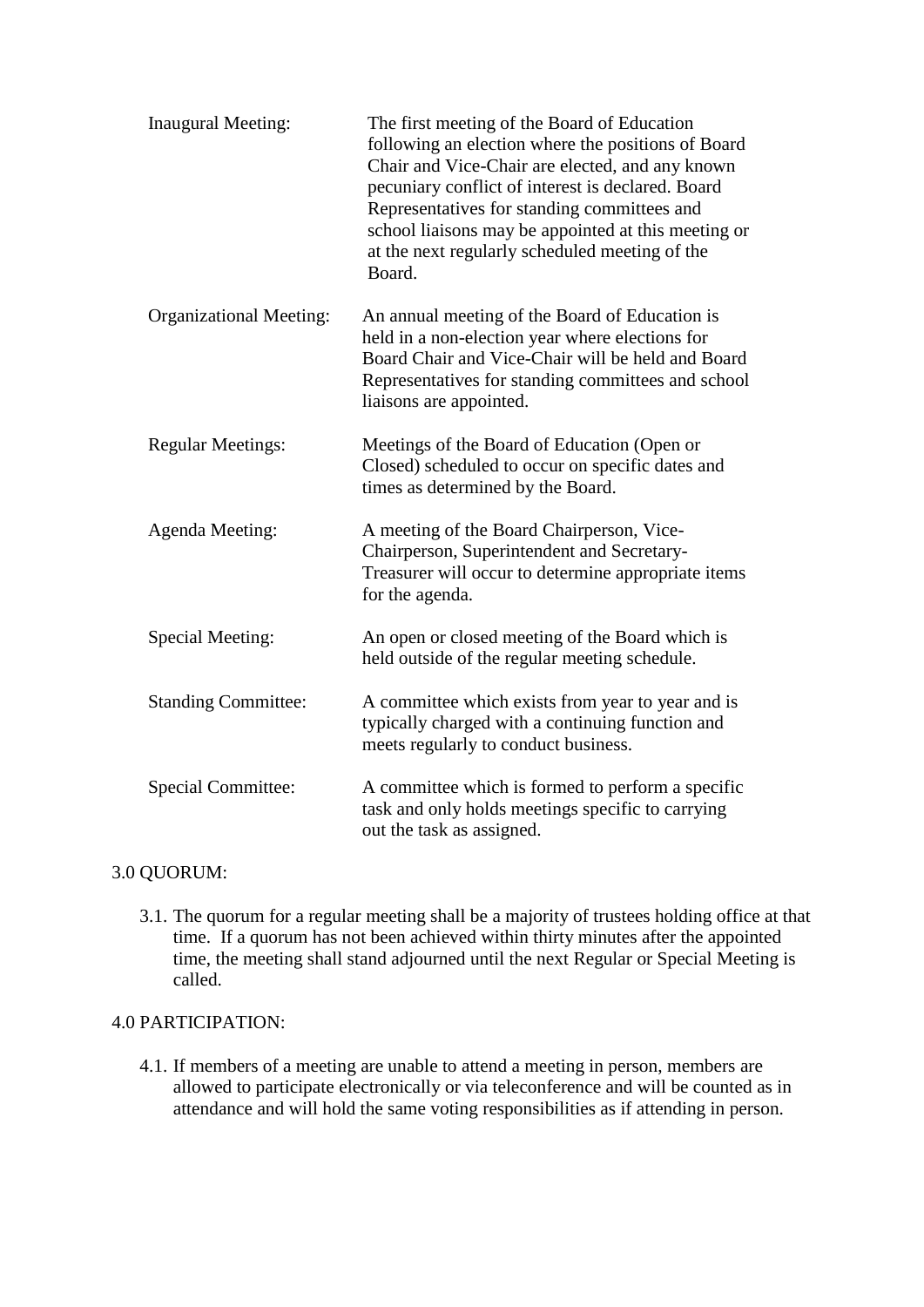#### 5.0 MEETINGS:

# 5.1. REGULAR MEETING (Open or Closed):

- 5.1.1. The Board of Education shall hold regular meetings as often as is necessary to transact the business of the Board not less than once every three months;
- 5.1.2. All open meetings of the Board of Education shall be open to the public and no person shall be excluded except for improper conduct in accordance with the provisions of Section 70 of the School Act;
- 5.1.3. The Board may order a meeting or part thereof to be closed and may exclude persons other than trustees for the purpose of discussing confidential matters;
- 5.1.4. Closed Board Meetings are held to discuss confidential matters and are closed to the public;
- 5.1.5. By way of motion with majority consent, guests may be asked to attend a closed meeting only for the business directly related to the attendance of the guest;
- 5.1.6. No trustee shall disclose to the public the proceedings of a Closed Meeting unless a resolution has been passed to allow disclosure.

# 5.2. SPECIAL MEETING (Open or Closed):

- 5.2.1. A Special Meeting of the Board may be called by the Chairperson or, upon request of a majority of the trustees, by the Secretary-Treasurer.
- 5.2.2. No business other than that for which the meeting was called shall be conducted at the meeting;
- 5.2.3. Notice, either written or verbal of a Special Meeting shall be given to each trustee at least 24 hours in advance of the meeting;
- 5.2.4. Minutes shall be kept in accordance Section 6.0.

# 5.3. INAUGURAL MEETING:

5.3.1. Shall be carried out as described in Policy 2050: Inaugural Meeting.

# 5.4. ORGANIZATIONAL MEETING:

5.4.1. Shall be carried out as described in Policy 2051: Organizational Meeting.

# 5.5. STANDING COMMITTEE MEETING:

- 5.5.1. Standing Committees shall meet as often as needed to conduct the business of the committee. Members of the committee shall be appointed annually; and
- 5.5.2. Each Standing Committee will develop a terms of reference that will be referred to the Board of Education for approval.
- 5.5.3. Each Standing Committee will operate in accordance with that committee's terms of reference.

# 5.6. SPECIAL COMMITTEE MEETING:

- 5.6.1. A special committee will be struck when special business of the board requires such committee;
- 5.6.2. The members will be appointed and will only conduct business as to the purpose of the committee;
- 5.6.3. The purpose of the committee will be defined when the committee is formed;
- 5.6.4. The committee will dissolve once the business of the committee is complete.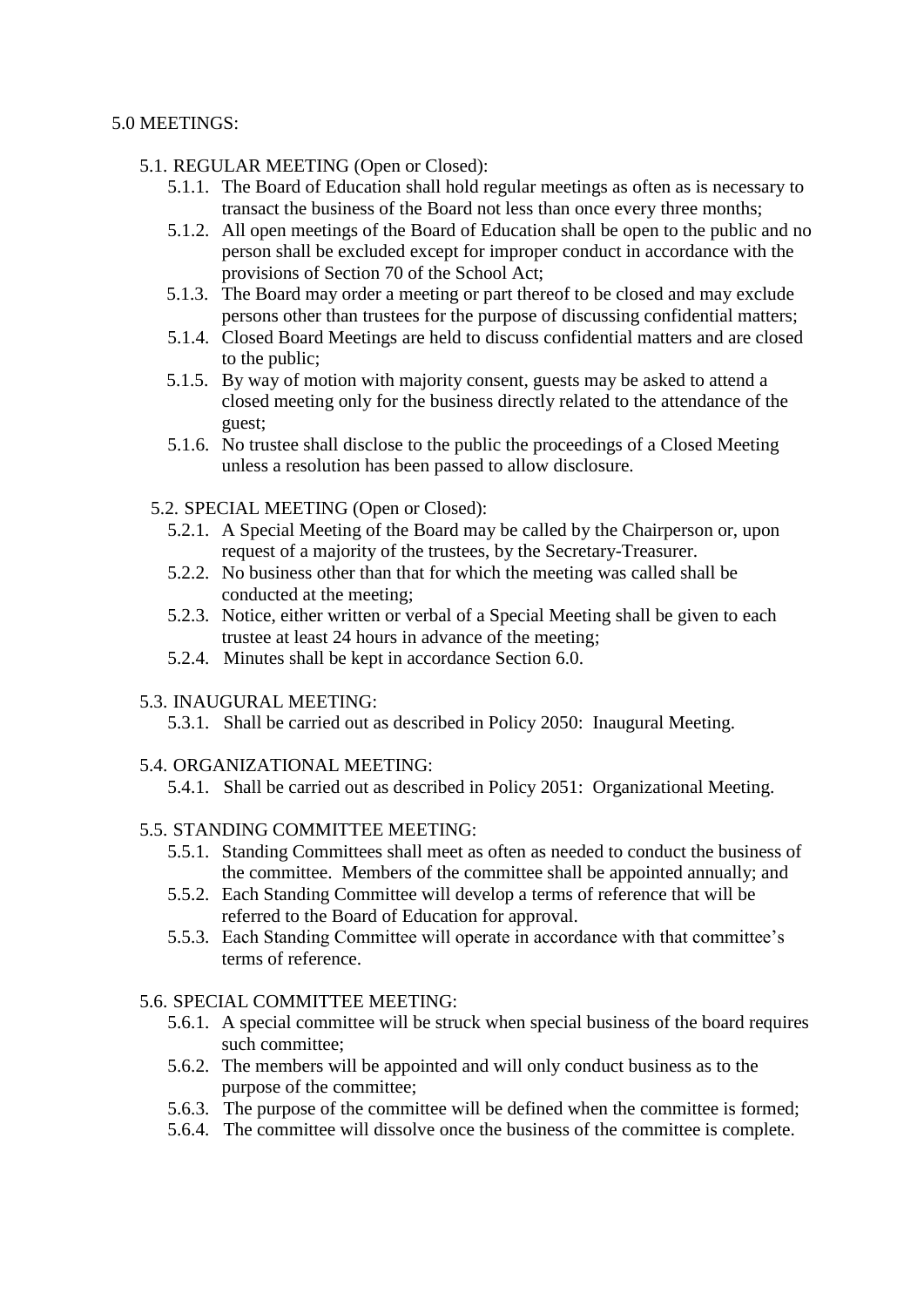#### 6.0 MINUTES:

- 6.1. Minutes shall be kept by the Secretary-Treasurer of the Board of all proceedings passed at meetings of the Board, such minutes are to be concise and to record the decisions of the Board;
- 6.2. The names of trustees voting against resolutions or abstaining from voting shall be recorded in the minutes;
- 6.3. Until the Board of Education approves the minutes of a meeting, the minutes shall be marked "draft";
- 6.4. Approved Open Meeting minutes, including Special Open Meeting minutes, will be available for viewing and placed on the district website;
- 6.5. Closed Meeting minutes, including Special Closed Meeting minutes, shall be approved in a regular closed session and are to be filed separate from open meeting minutes;
- 6.6. Excerpts of Closed Meetings shall be available for public viewing upon request.

# 7.0 AGENDA:

- 7.1. The agenda and notice of meetings of the Board shall be prepared by the Secretary-Treasurer under the direction of the Chairperson. Written notice of each meeting of the Board, together with the proposed agenda, must be distributed to each trustee at least 48 hours in advance of the meeting;
- 7.2. The order of business at all Regular Meetings, unless varied by motion, shall be as follows:
	- Approval of Agenda;
	- tems for Adoption;
	- Business Arising:
	- Delegations and Presentations;
	- Reports from the Superintendent of Schools;
	- Reports from the Secretary-Treasurer;
	- Trustee Reports;
	- Committee Reports;
	- Question Period;
	- Diary.
- 7.3. A change to the prescribed order of business may be proposed by any trustee and shall require unanimous consent of those present at the meeting, without debate.
- 7.4. Unless otherwise determined by the Board, the following matters shall be considered in closed session:
	- 7.4.1. Personnel Matters;
	- 7.4.2. Legal Matters;
	- 7.4.3. Student Matters which disclose personal or private information of the student;
	- 7.4.4. Property Matters;
		- Negotiations regarding purchase, lease or sale of property:
		- Future site planning;
		- Initial discussions regarding possible school closures;
	- 7.4.5. Student Appeals
	- 7.4.6. Any other such matters as the Board may deem to be confidential in nature.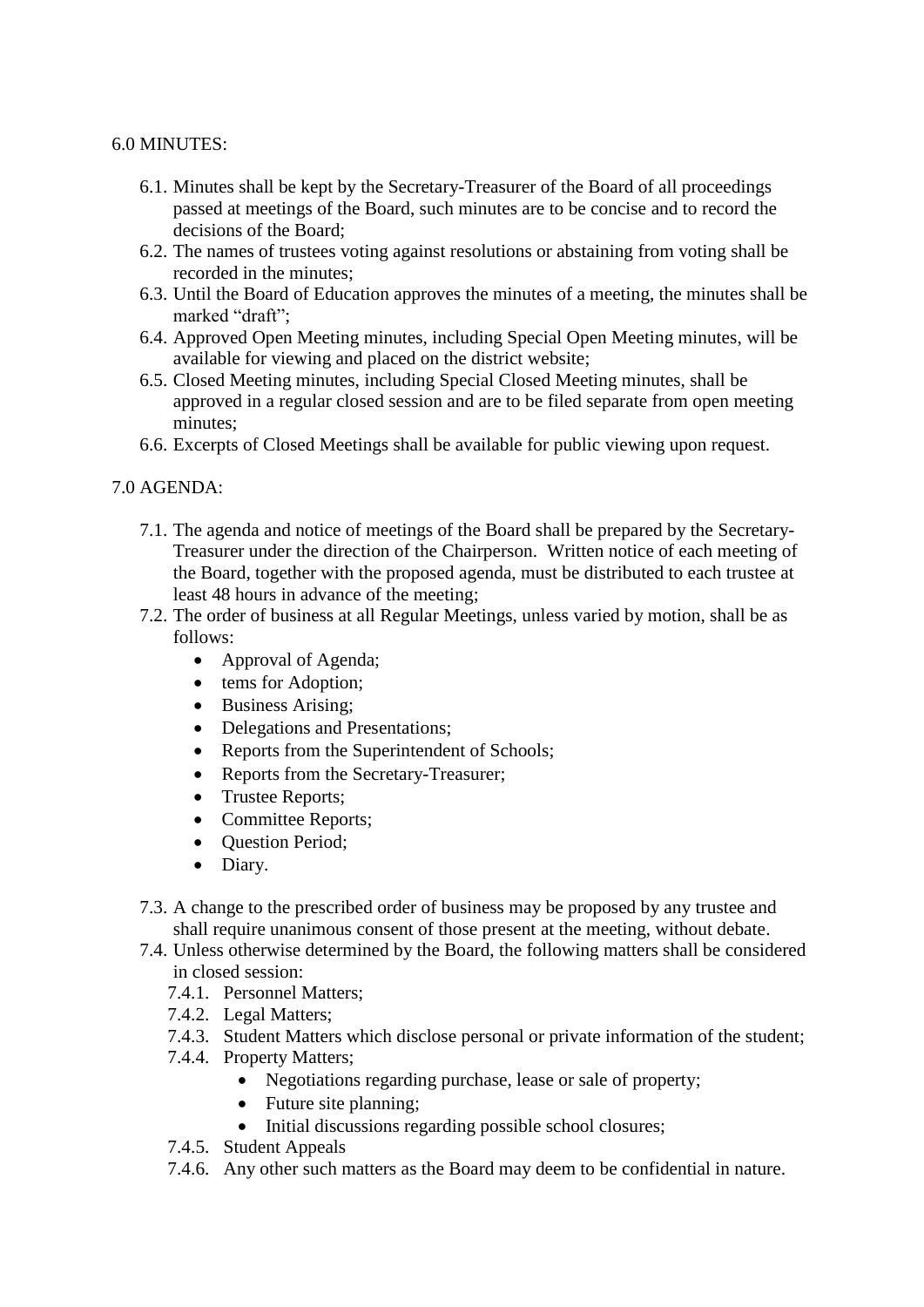7.4.7. A closed session item of business may be moved to the agenda of an open meeting by way of motion with majority votes in favour.

# 8.0 PRESENTATIONS AND DELEGATIONS:

- 8.1. If community groups or individuals wish to address the Board on issues appropriate to the functioning of the Board, a Delegation Request Form must be submitted at least two weeks in advance of the meeting for consideration at the Agenda Meeting. The members of the Agenda Meeting will determine if the request is appropriate and approve the meeting date at which the presentation may be heard;
- 8.2. Trustees, by a majority vote, may place on the agenda any presentation dealing with an urgent issue;
- 8.3. Each delegation will be limited to 10 minutes, unless an extension of time has been granted at the Agenda Meeting, followed by questions and comments from trustees;
- 8.4. If the delegation is requesting a decision of the board, no motion can be passed in response to the presentation at the same meeting at which the presentation was made without unanimous consent of the Board.

#### 9.0 QUESTION PERIOD:

- 9.1. Time at the end of open meetings shall be set aside for the Board to receive comments and to respond to questions from the public;
- 9.2. Only questions or comments relating to the meeting agenda will be allowed;
- 9.3. The Board Chair will speak on behalf of the board or designate another trustee or staff member to respond.

#### 10.0 RULES OF ORDER

- 10.1. Unless otherwise provided in Board policy or bylaw, or the School Act, procedures as stated in Robert's Rules of Order shall be followed;
- 10.2. The Board may adopt a procedural rule for one or more meetings by resolution of a majority of two-thirds of the trustees present at the meeting. A rule other than the requirement for notice of meetings may be suspended by unanimous consent of the trustees present;
- 10.3. The procedural rules of the Board may be amended by bylaw only at a meeting of which notice of intention to propose the amendment has been given.

# 11.0 MOTIONS

- 11.1. Motions shall be phrased in a clear and concise manner so as to express an opinion or achieve a result. A preamble does not form part of a resolution when passed;
- 11.2. The presiding officer may divide a motion containing more than one subject if they think this would produce a fairer or clearer result;
- 11.3. All motions are debatable except the following:
	- a) Motion for adjournment of debate or for adjournment of a meeting unless such a motion contains a time for recommencement of debate or for a new meeting
	- b) Motion to fix time for adjournment of a meeting
	- c) Motion to proceed to the next business
	- d) Motion to go into Closed Session;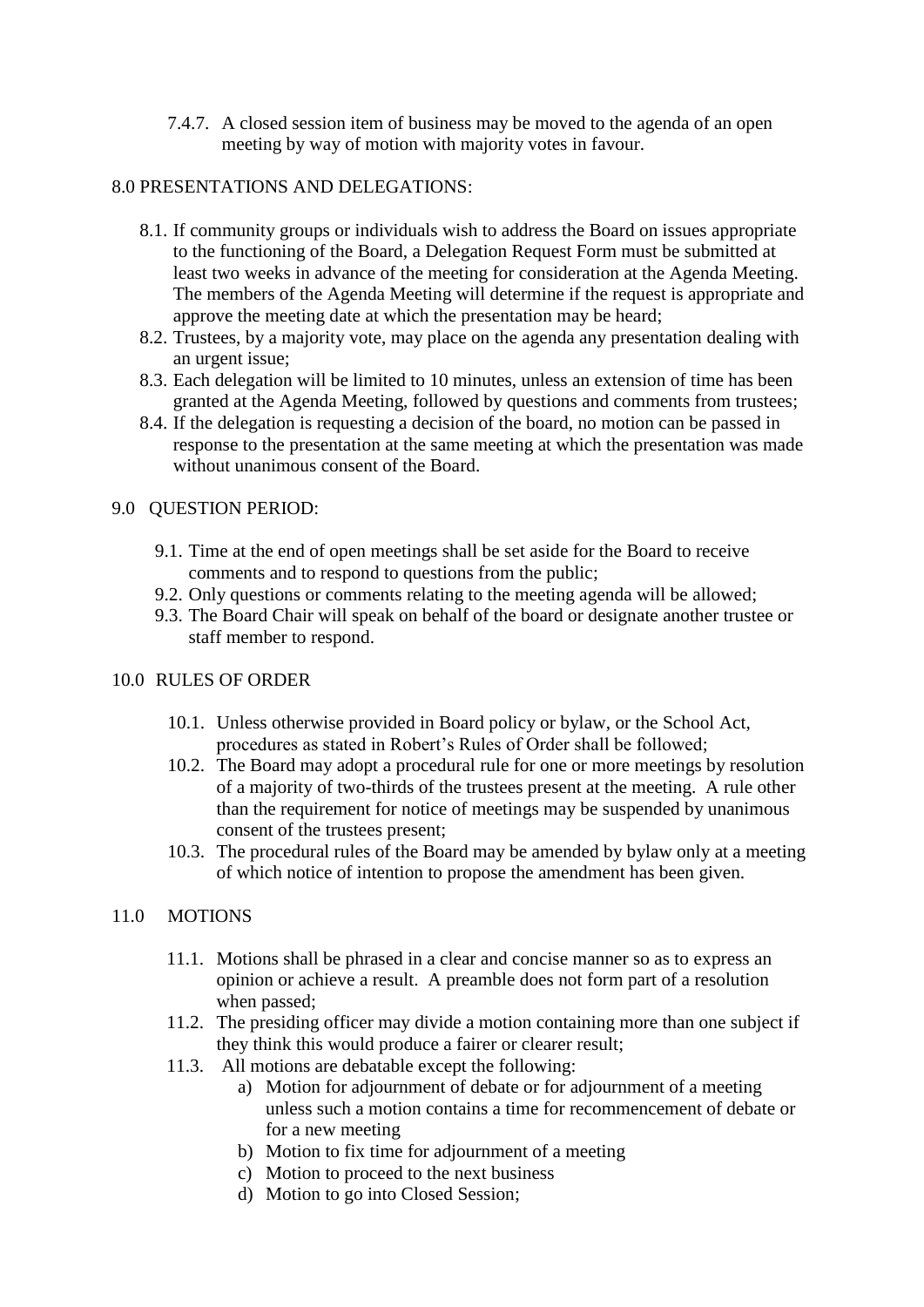- 11.4. All motions shall be subject to amendment except the following:
	- a) Motion that the question be now put
	- b) Motion for adjournment of debate or adjournment of a meeting
	- c) Motion to table unless such a motion contains a date for further consideration of the matter tabled
	- d) Motion to refer to Committee
	- e) Motion to proceed to next business;
- 11.5. An amendment to a motion does not require notice. Only one amendment shall be allowed and must be voted on before the question is called. Amendments must be strictly relevant to the main motion and not alter in a material way or be contrary to the principle embodied in the main motion.
- 12.0 DEBATE:
	- 12.1. Debate shall be strictly relevant to the question before the board and the presiding officer shall warn speakers who violate this rule;
	- 12.2. The Chairperson may enter into the debate as a trustee;
	- 12.3. No person shall speak more than once to a question except the mover of a motion, who shall have the right to make a reply when all other trustees who wish to speak have spoken;
	- 12.4. No trustee shall speak for a period in excess of five minutes at one time. The Chairperson may caution a trustee who persists in tedious and repetitious debate and may direct them to discontinue if they persist;
	- 12.5. A matter of privilege (a matter dealing with the rights or interest of the Board as a whole or a trustee personally) may be raised at any time and shall be dealt with forthwith before resumption of business;
	- 12.6. No trustee shall interrupt another trustee who has the floor except to raise a point of order or a point of privilege.
- 13.0 VOTING:
	- 13.1. Voting will be conducted with all trustees whom are present and voting;
	- 13.2. The Chairperson shall vote at the same time as other trustees;
	- 13.3. A trustee must abstain from voting in the event that they have a conflict of interest by reason of having a pecuniary interest in a vote. The trustee must disclose the pecuniary interest, not take part in any discussion of the matter, and not attempt in any way to influence the voting on the matter before, during or after the meeting;
	- 13.4. A trustee must abstain from voting if they state at the meeting they have a "personal interest" in the issue distinct from that of the community that could lead a reasonably well-informed outsider to think that the trustee's judgement could be influenced by that interest;
	- 13.5. A trustee declaring a conflict of interest in a closed meeting will be asked to leave the meeting for the period of discussion, debate, and motion and will not receive any correspondence in relation to the matter;
	- 13.6. A trustee declaring a conflict of interest in an open meeting may be asked to leave the board table but may stay within the meeting room, and will not participate in discussion, debate, and motion in relation to the matter but may receive correspondence;
	- 13.7. Voting shall be by a show of hands or by voice if attending the meeting via teleconference;